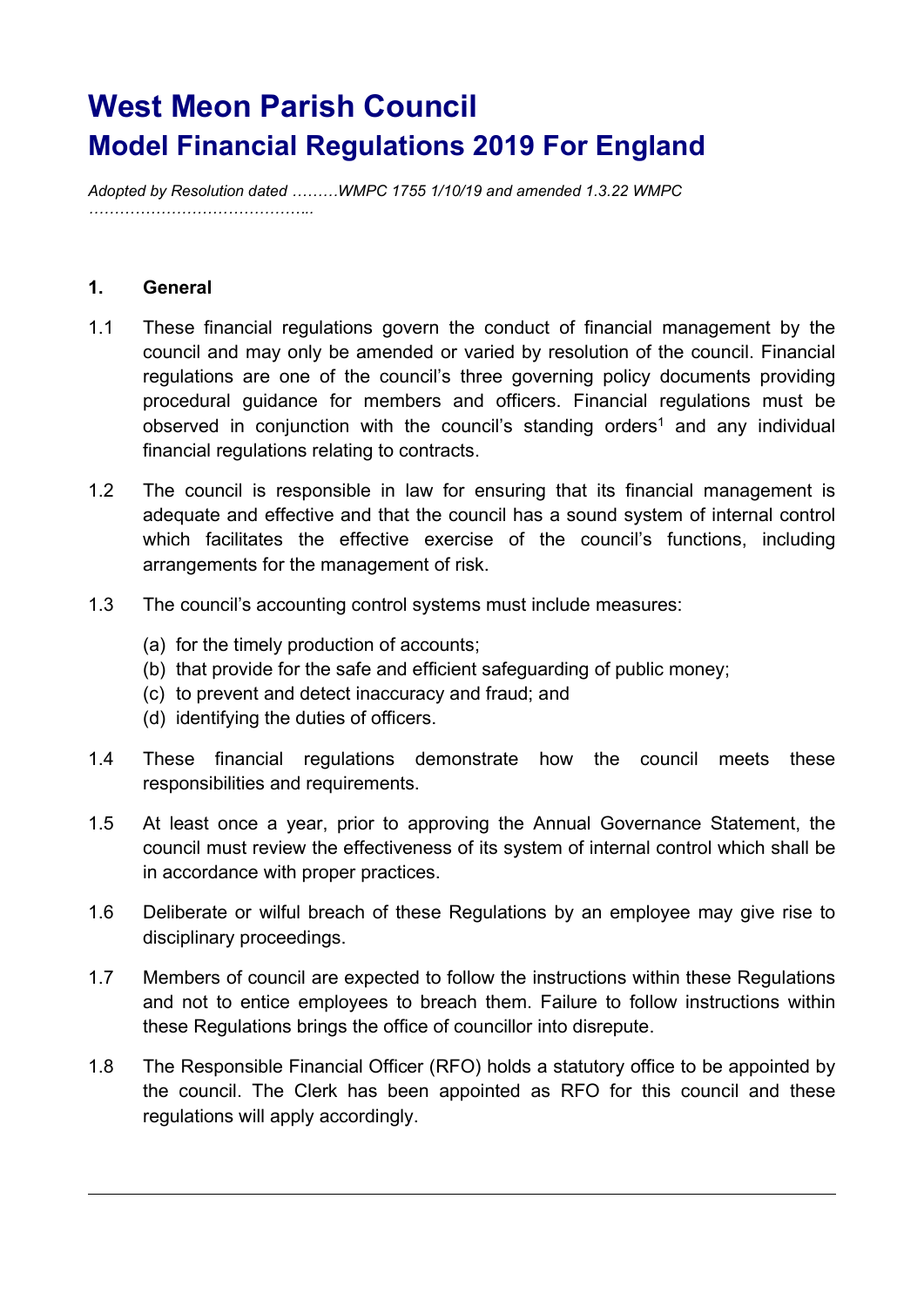- 1.9 The RFO;
	- (a) acts under the policy direction of the council;
	- (b) administers the council's financial affairs in accordance with all Acts, Regulations and proper practices;
	- (c) determines on behalf of the council its accounting records and accounting control systems;
	- (d) ensures the accounting control systems are observed;
	- (e) maintains the accounting records of the council up to date in accordance with proper practices;
	- (f) assists the council to secure economy, efficiency and effectiveness in the use of its resources; and
	- (g) produces financial management information as required by the council.
- 1.10 The accounting records determined by the RFO shall be sufficient to show and explain the council's transactions and to enable the RFO to ensure that any income and expenditure account and statement of balances, or record of receipts and payments and additional information, as the case may be, or management information prepared for the council from time to time comply with the Accounts and Audit Regulations.
- 1.11 The accounting records determined by the RFO shall in particular contain:
	- (a) entries from day to day of all sums of money received and expended by the council and the matters to which the income and expenditure or receipts and payments account relate;
	- (b) a record of the assets and liabilities of the council; and
	- (c) wherever relevant, a record of the council's income and expenditure in relation to claims made, or to be made, for any contribution, grant or subsidy.
- 1.12 The accounting control systems determined by the RFO shall include:
	- (a) procedures to ensure that the financial transactions of the council are recorded as soon as reasonably practicable and as accurately and reasonably as possible;
	- (b) procedures to enable the prevention and detection of inaccuracies and fraud and the ability to reconstruct any lost records;
	- (c) identification of the duties of officers dealing with financial transactions and division of responsibilities of those officers in relation to significant transactions;
	- (d) procedures to ensure that uncollectable amounts, including any bad debts are not submitted to the council for approval to be written off except with the approval of the RFO and that the approvals are shown in the accounting records; and
	- (e) measures to ensure that risk is properly managed.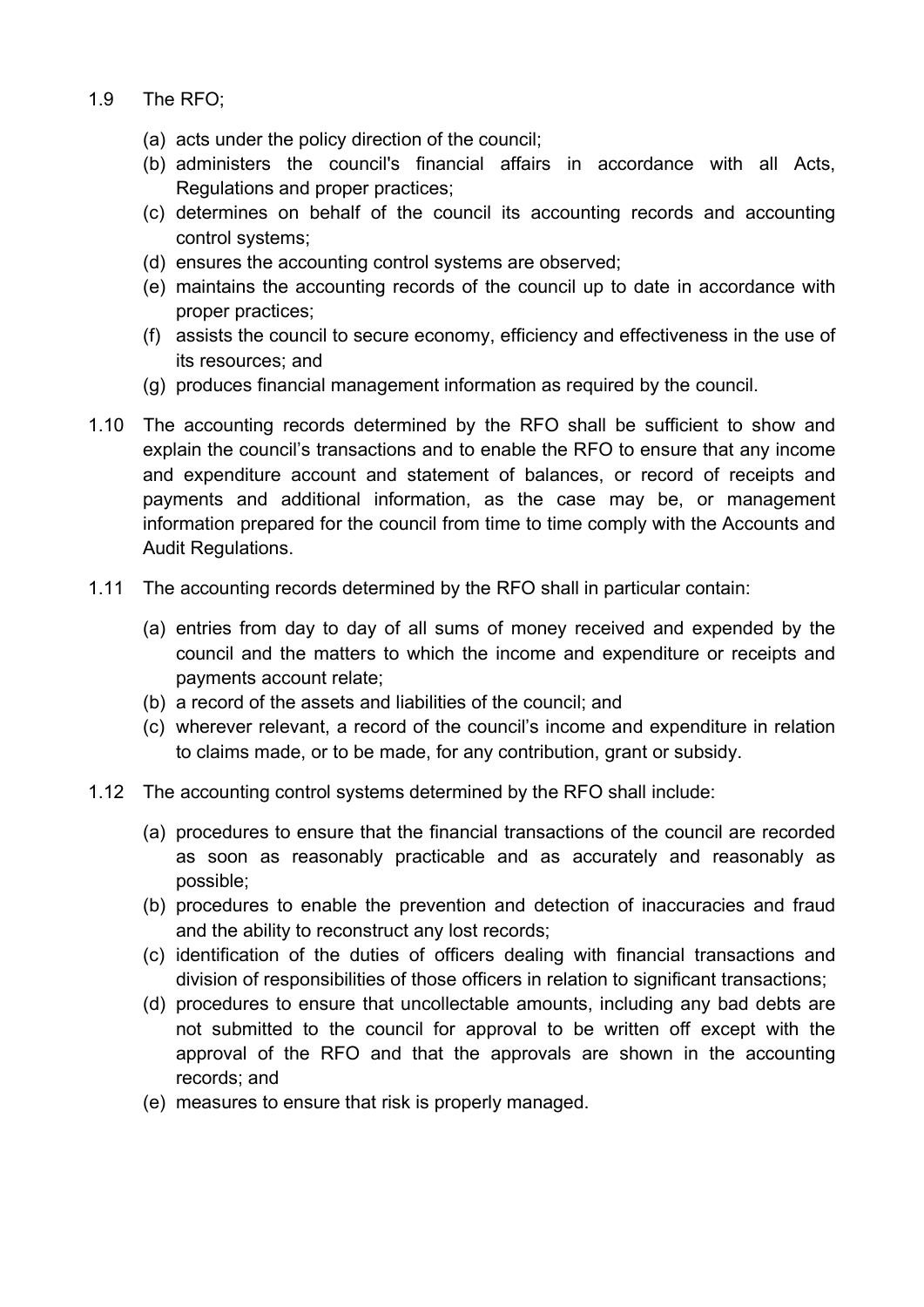- 1.13 The council is not empowered by these Regulations or otherwise to delegate certain specified decisions. In particular any decision regarding:
	- (a) setting the final budget or the precept (council tax requirement);
	- (b) approving accounting statements;
	- (c) approving an annual governance statement;
	- (d) borrowing;
	- (e) writing off bad debts;
	- (f) declaring eligibility for the General Power of Competence; and
	- (g) addressing recommendations in any report from the internal or external auditors, shall be a matter for the full council only.
- 1.14 In addition, the council must:
	- (a) determine and keep under regular review the bank mandate for all council bank accounts;
	- (b) approve any grant or a single commitment in excess of [£5,000]; and
	- (c) in respect of the annual salary for any employee have regard to recommendations about annual salaries of employees made by the relevant committee in accordance with its terms of reference.
- 1.15 In these financial regulations, references to the Accounts and Audit Regulations or 'the regulations' shall mean the regulations issued under the provisions of section 27 of the Audit Commission Act 1998, or any superseding legislation, and then in force unless otherwise specified.

In these financial regulations the term 'proper practice' or 'proper practices' shall refer to quidance issued in Governance and Accountability for Local Councils - a Practitioners' Guide (England) issued by the Joint Practitioners Advisory Group (JPAG), available from the websites of NALC and the Society for Local Council Clerks (SLCC).

# 2. Accounting and audit (internal and external)

- 2.1 All accounting procedures and financial records of the council shall be determined by the RFO in accordance with the Accounts and Audit Regulations, appropriate guidance and proper practices.
- 2.2 On a regular basis, at least once in each quarter and at each financial year end, a member other than the Chairman (or a cheque signatory) shall be appointed to verify bank reconciliations produced by the RFO. The member shall sign the reconciliations and the original bank statements (or similar document) as evidence of verification. This activity shall on conclusion be reported, including any exceptions, to and noted by the council.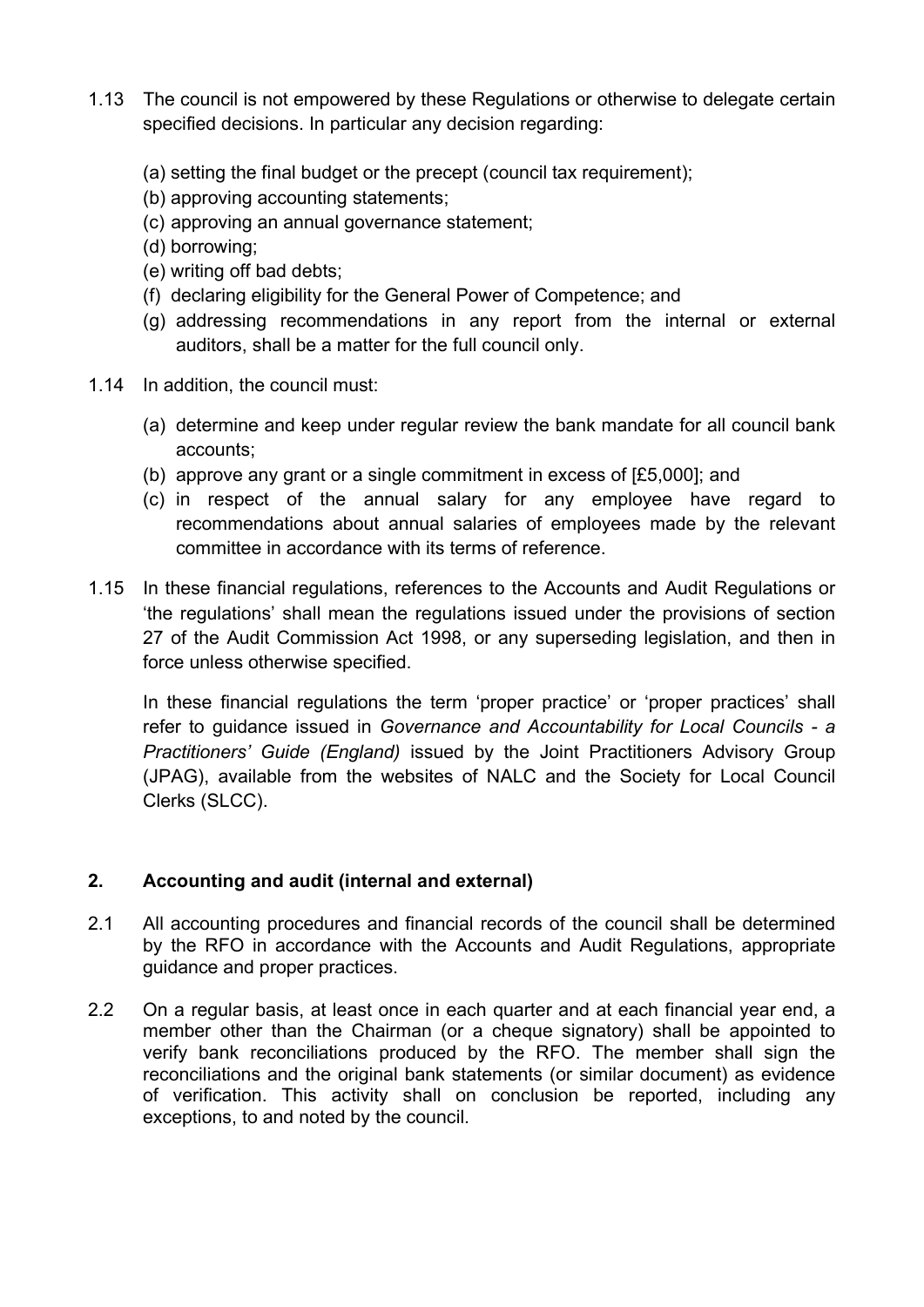- 2.3 The RFO shall complete the annual statement of accounts, annual report, and any related documents of the council contained in the Annual Return (as specified in proper practices) as soon as practicable after the end of the financial year and having certified the accounts shall submit them and report thereon to the council within the timescales set by the Accounts and Audit Regulations.
- 2.4 The council shall ensure that there is an adequate and effective system of internal audit of its accounting records, and of its system of internal control in accordance with proper practices. Any officer or member of the council shall make available such documents and records as appear to the council to be necessary for the purpose of the audit and shall, as directed by the council, supply the RFO, internal auditor, or external auditor with such information and explanation as the council considers necessary for that purpose.
- 2.5 The internal auditor shall be appointed by and shall carry out the work in relation to internal controls required by the council in accordance with proper practices.
- 2.6 The internal auditor shall:
	- (a) be competent and independent of the financial operations of the council;
	- (b) report to council in writing, or in person, on a regular basis with a minimum of one annual written report during each financial year;
	- (c) to demonstrate competence, objectivity and independence, be free from any actual or perceived conflicts of interest, including those arising from family relationships; and
	- (d) has no involvement in the financial decision making, management or control of the council.
- 2.7 Internal or external auditors may not under any circumstances:
	- (a) perform any operational duties for the council;
	- (b) initiate or approve accounting transactions; or
	- (c) direct the activities of any council employee, except to the extent that such employees have been appropriately assigned to assist the internal auditor.
- 2.8 For the avoidance of doubt, in relation to internal audit the terms 'independent' and 'independence' shall have the same meaning as is described in proper practices.
- 2.9 The RFO shall make arrangements for the exercise of electors' rights in relation to the accounts including the opportunity to inspect the accounts, books, and vouchers and display or publish any notices and statements of account required by Audit Commission Act 1998, or any superseding legislation, and the Accounts and Audit Regulations.
- 2.10 The RFO shall, without undue delay, bring to the attention of all councillors any correspondence or report from internal or external auditors.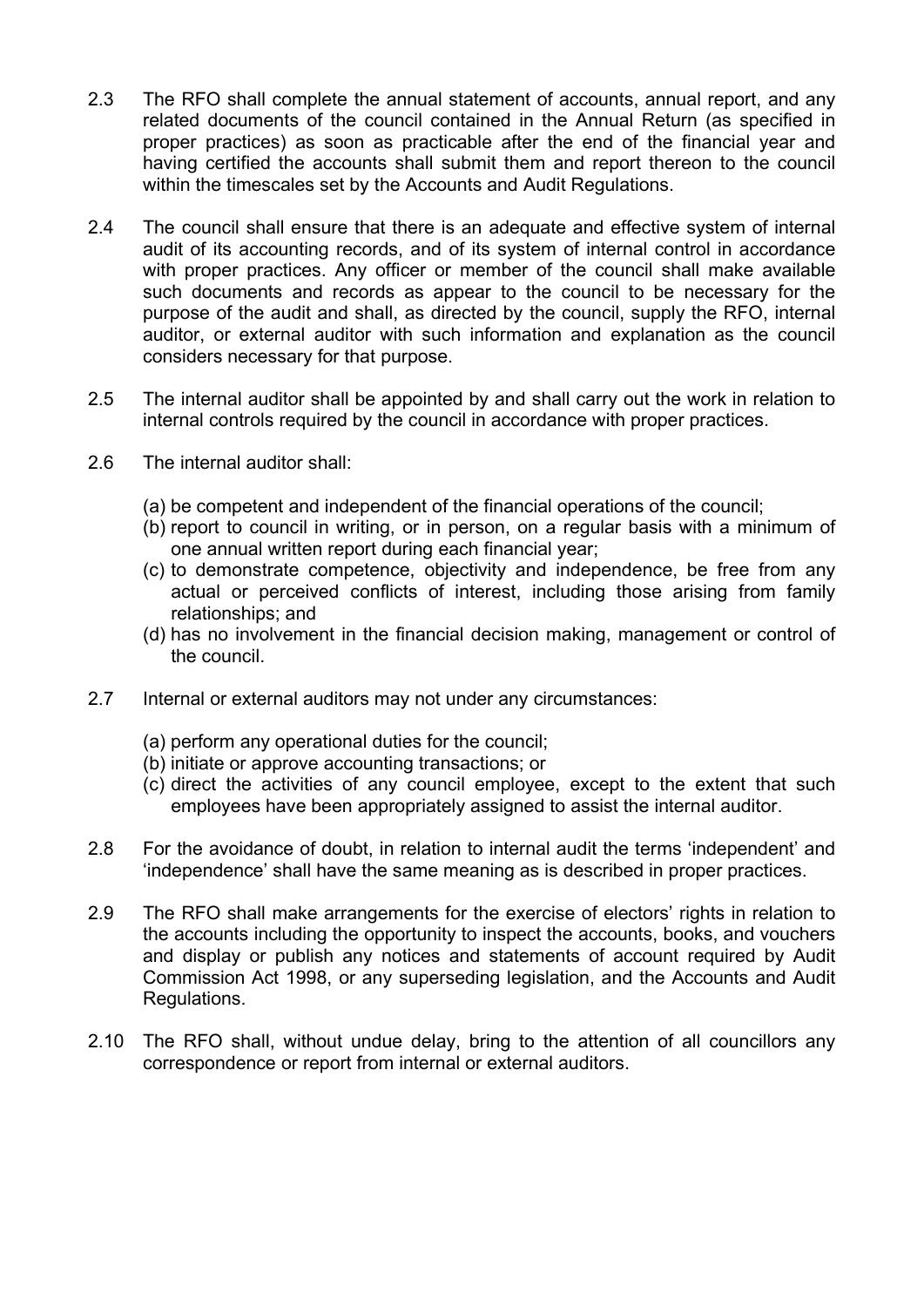# 3. Annual estimates (budget) and forward planning

- 3.1 Each committee (if any) shall review its three-year forecast of revenue and capital receipts and payments. Having regard to the forecast, it shall thereafter formulate and submit proposals for the following financial year to the council not later than the end of November each year including any proposals for revising the forecast.
- 3.2 The RFO must each year, by no later than April, prepare detailed estimates of all receipts and payments including the use of reserves and all sources of funding for the following financial year in the form of a budget to be considered by the council.
- 3.3 The council shall consider annual budget proposals in relation to the council's three year forecast of revenue and capital receipts and payments including recommendations for the use of reserves and sources of funding and update the forecast accordingly.
- 3.4 The council shall fix the precept (council tax requirement), and relevant basic amount of council tax to be levied for the ensuing financial year not later than by the end of January each year. The RFO shall issue the precept to the billing authority and shall supply each member with a copy of the approved annual budget.
- 3.5 The approved annual budget shall form the basis of financial control for the ensuing year.

## 4. Budgetary control and authority to spend

- 4.1 Expenditure on revenue items may be authorised up to the amounts included for that class of expenditure in the approved budget. This authority is to be determined by:
	- (a) the council for all items over £5,000;
	- (b) a duly delegated committee of the council for items over £500; or
	- (c) the Clerk, in conjunction with Chairman of Council or Chairman of the appropriate committee, for any items below £1,000.

Such authority is to be evidenced by a minute or by an authorisation slip duly signed by the Clerk, and where necessary also by the appropriate Chairman. Contracts may not be disaggregated to avoid controls imposed by these regulations.

- 4.2 No expenditure may be authorised that will exceed the amount provided in the revenue budget for that class of expenditure other than by resolution of the council, or duly delegated committee. During the budget year and with the approval of council having considered fully the implications for public services, unspent and available amounts may be moved to other budget headings or to an earmarked reserve as appropriate ('virement').
- 4.3 Unspent provisions in the revenue or capital budgets for completed projects shall not be carried forward to a subsequent year.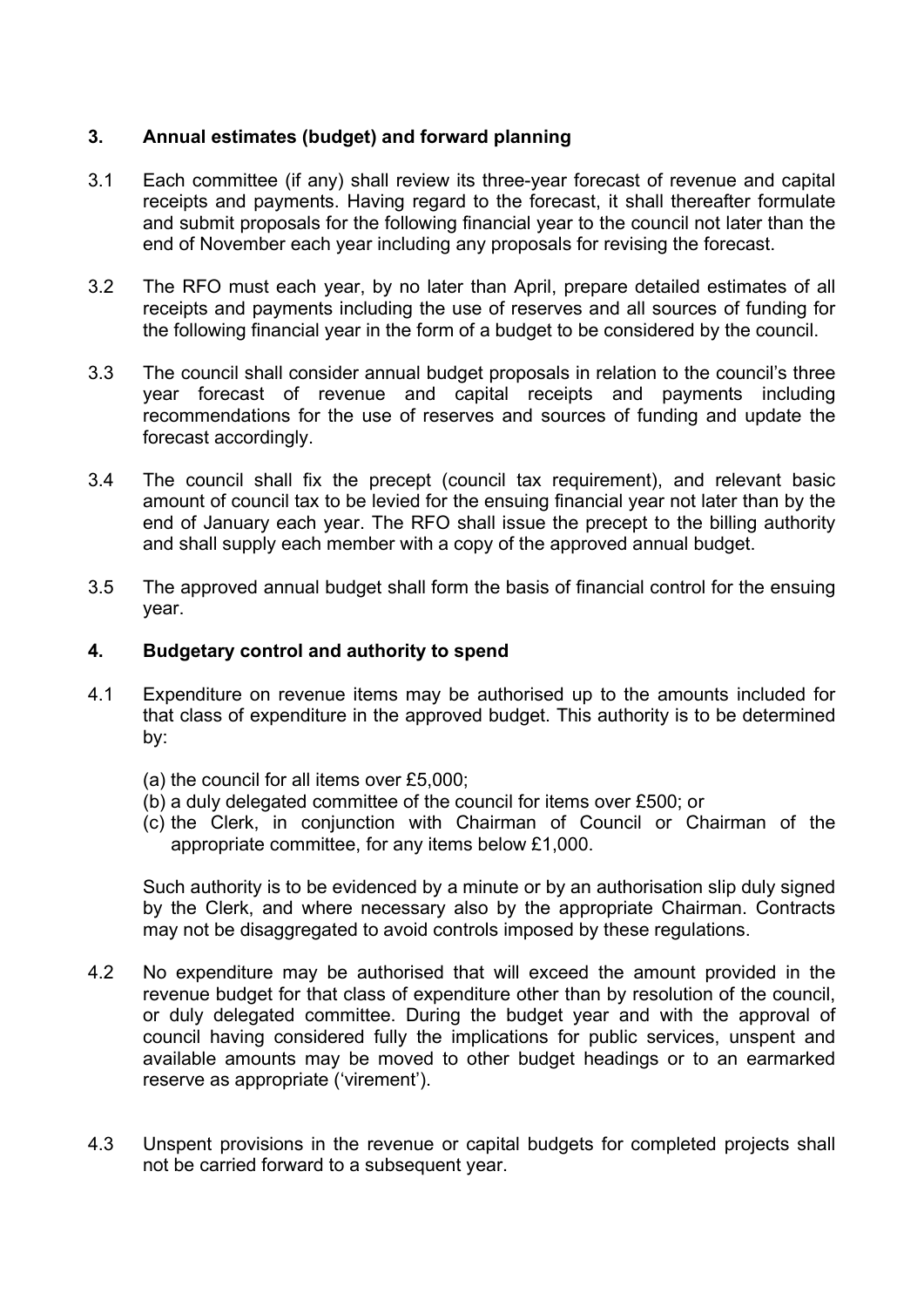- 4.4 The salary budgets are to be reviewed at least annually in June for the following financial year and such review shall be evidenced by a hard copy schedule signed by the Clerk and the Chairman of Council or relevant committee. The RFO will inform committees of any changes impacting on their budget requirement for the coming year in good time.
- 4.5 In cases of extreme risk to the delivery of council services, the clerk may authorise revenue expenditure on behalf of the council which in the clerk's judgement it is necessary to carry out. Such expenditure includes repair, replacement or other work, whether or not there is any budgetary provision for the expenditure, subject to a limit of £1,000. The Clerk shall report such action to the chairman as soon as possible and to the council as soon as practicable thereafter.
- 4.6 No expenditure shall be authorised in relation to any capital project and no contract entered into or tender accepted involving capital expenditure unless the council is satisfied that the necessary funds are available and the requisite borrowing approval has been obtained.
- 4.7 All capital works shall be administered in accordance with the council's standing orders and financial regulations relating to contracts.
- 4.8 The RFO shall regularly provide the council with a statement of receipts and payments to date under each head of the budgets, comparing actual expenditure to the appropriate date against that planned as shown in the budget. These statements are to be prepared at least at the end of each financial quarter and shall show explanations of material variances. For this purpose, "material" shall be in excess of £100 or 10% of the budget.
- 4.9 Changes in earmarked reserves shall be approved by council as part of the budgetary control process.

## 5. Banking arrangements and authorisation of payments

- 5.1 The council's banking arrangements, including the bank mandate, shall be made by the RFO and approved by the council; banking arrangements may not be delegated to a committee. They shall be regularly reviewed for safety and efficiency.
- 5.2 The RFO shall prepare a schedule of payments requiring authorisation, forming part of the Agenda for the Meeting and, together with the relevant invoices, present the schedule to council. The council shall review the schedule for compliance and, having satisfied itself shall authorise payment by a resolution of the council. The approved schedule shall be ruled off and initialled by the Chairman of the Meeting. A detailed list of all payments shall be disclosed within or as an attachment to the minutes of the meeting at which payment was authorised. Personal payments (including salaries, wages, expenses and any payment made in relation to the termination of a contract of employment) may be summarised to remove public access to any personal information.
- 5.3 All invoices for payment shall be examined, verified and certified by the RFO to confirm that the work, goods or services to which each invoice relates has been received, carried out, examined and represents expenditure previously approved by the council.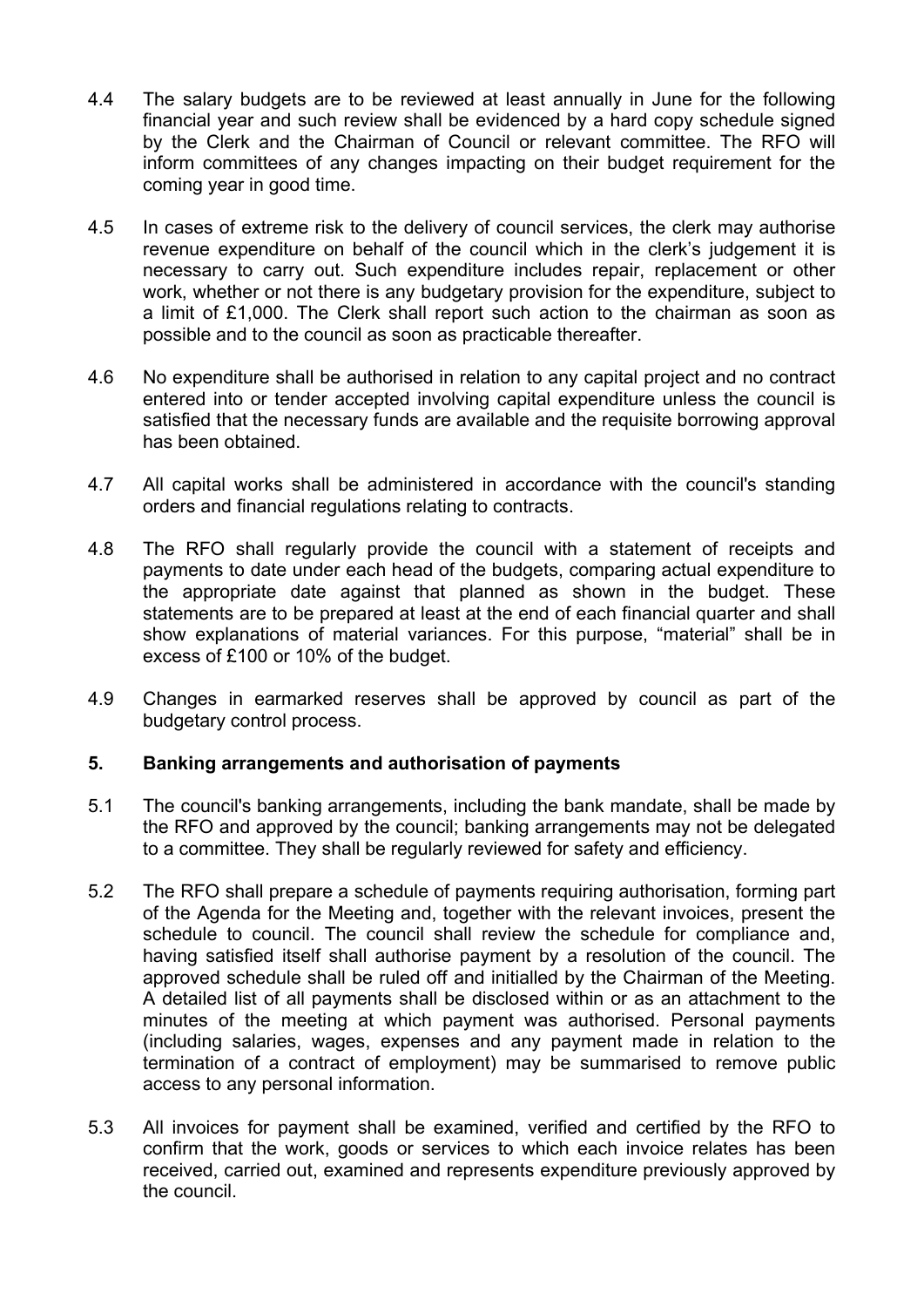- 5.4 The RFO shall examine invoices for arithmetical accuracy and analyse them to the appropriate expenditure heading. The RFO shall take all steps to pay all invoices submitted, and which are in order, at the next available council meeting.
- 5.5 The Clerk and RFO shall have delegated authority to authorise the payment of items only in the following circumstances:
	- (a) If a payment is necessary to avoid a charge to interest under the Late Payment of Commercial Debts (Interest) Act 1998, and the due date for payment is before the next scheduled Meeting of council, where the Clerk and RFO certify that there is no dispute or other reason to delay payment, provided that a list of such payments shall be submitted to the next appropriate meeting of council;
	- (b) An expenditure item authorised under 5.6 below (continuing contracts and obligations) provided that a list of such payments shall be submitted to the next appropriate meeting of council or
	- (c) fund transfers within the councils banking arrangements up to the sum of £10,000, provided that a list of such payments shall be submitted to the next appropriate meeting of council.
- 5.6 For each financial year the Clerk and RFO shall draw up a list of due payments which arise on a regular basis as the result of a continuing contract, statutory duty, or obligation (such as but not exclusively) Salaries, PAYE and NI, Superannuation Fund and regular maintenance contracts and the like for which council may authorise payment for the year provided that the requirements of regulation 4.1 (Budgetary Controls) are adhered to, provided also that a list of such payments shall be submitted to the next appropriate meeting of council.
- 5.7 A record of regular payments made under 5.6 above shall be drawn up and be signed by two members on each and every occasion when payment is authorised thus controlling the risk of duplicated payments being authorised and / or made.
- 5.8 In respect of grants a duly authorised committee shall approve expenditure within any limits set by council and in accordance with any policy statement approved by council. Any Revenue or Capital Grant in excess of £5,000 shall before payment, be subject to ratification by resolution of the council.
- 5.9 Members are subject to the Code of Conduct that has been adopted by the council and shall comply with the Code and Standing Orders when a decision to authorise or instruct payment is made in respect of a matter in which they have a disclosable pecuniary or other interest, unless a dispensation has been granted.
- 5.10 The council will aim to rotate the duties of members in these Regulations so that onerous duties are shared out as evenly as possible over time.
- 5.11 Any changes in the recorded details of suppliers, such as bank account records, shall be approved in writing by a Member.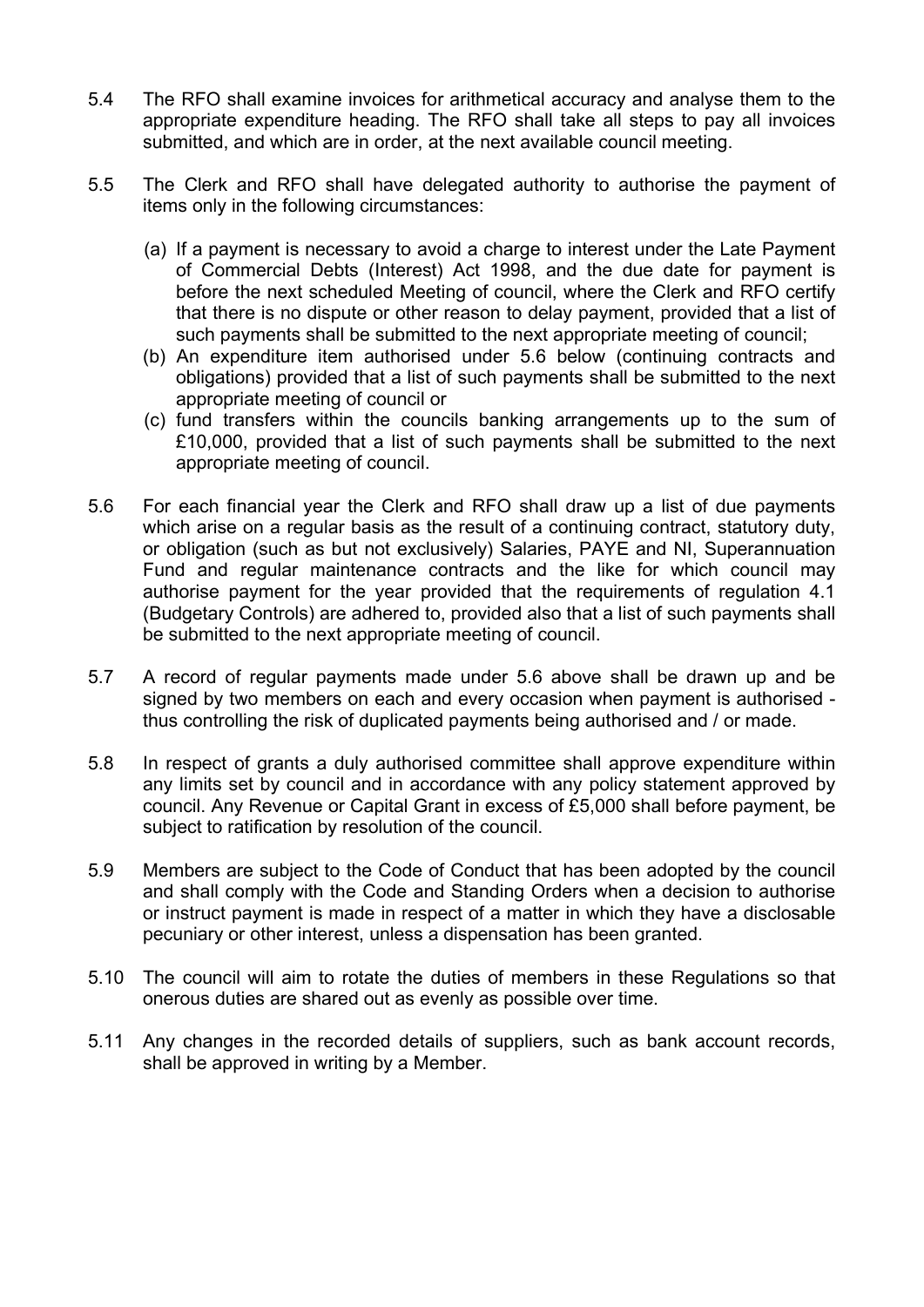# 6. Instructions for the making of payments

- 6.1 The council will make safe and efficient arrangements for the making of its payments.
- 6.2 Following authorisation under Financial Regulation 5 above, the council, a duly delegated committee or, if so delegated, the Clerk or RFO shall give instruction that a payment shall be made.
- 6.3 All payments shall be affected by cheque or other instructions to the council's bankers, or otherwise, in accordance with a resolution of council.
- 6.4 Cheques or orders for payment drawn on the bank account in accordance with the schedule as presented to council or committee shall be signed by two members of council in accordance with a resolution instructing that payment. A member who is a bank signatory, having a connection by virtue of family or business relationships with the beneficiary of a payment, should not, under normal circumstances, be a signatory to the payment in question.
- 6.5 To indicate agreement of the details shown on the cheque or order for payment with the counterfoil and the invoice or similar documentation, the signatories shall each also initial the cheque counterfoil.
- 6.6 Cheques or orders for payment shall not normally be presented for signature other than at a council or committee meeting (including immediately before or after such a meeting). Any signatures obtained away from such meetings shall be reported to the council at the next convenient meeting.
- 6.7 If thought appropriate by the council, payment for utility supplies (energy, telephone and water) and any National Non-Domestic Rates may be made by variable direct debit provided that the instructions are signed by two members and any payments are reported to council as made. The approval of the use of a variable direct debit shall be renewed by resolution of the council at least every two years.
- 6.8 If thought appropriate by the council, payment for certain items (principally salaries) may be made by banker's standing order provided that the instructions are signed, or otherwise evidenced by two members are retained and any payments are reported to council as made. The approval of the use of a banker's standing order shall be renewed by resolution of the council at least every two years.
- 6.9 If thought appropriate by the council, payment for certain items may be made by BACS or CHAPS methods provided that the instructions for each payment are signed, or otherwise evidenced, by two authorised bank signatories, are retained and any payments are reported to council as made. The approval of the use of BACS or CHAPS shall be renewed by resolution of the council at least every two years.
- 6.10 If thought appropriate by the council payment for certain items may be made by internet banking transfer provided evidence is retained showing which members approved the payment.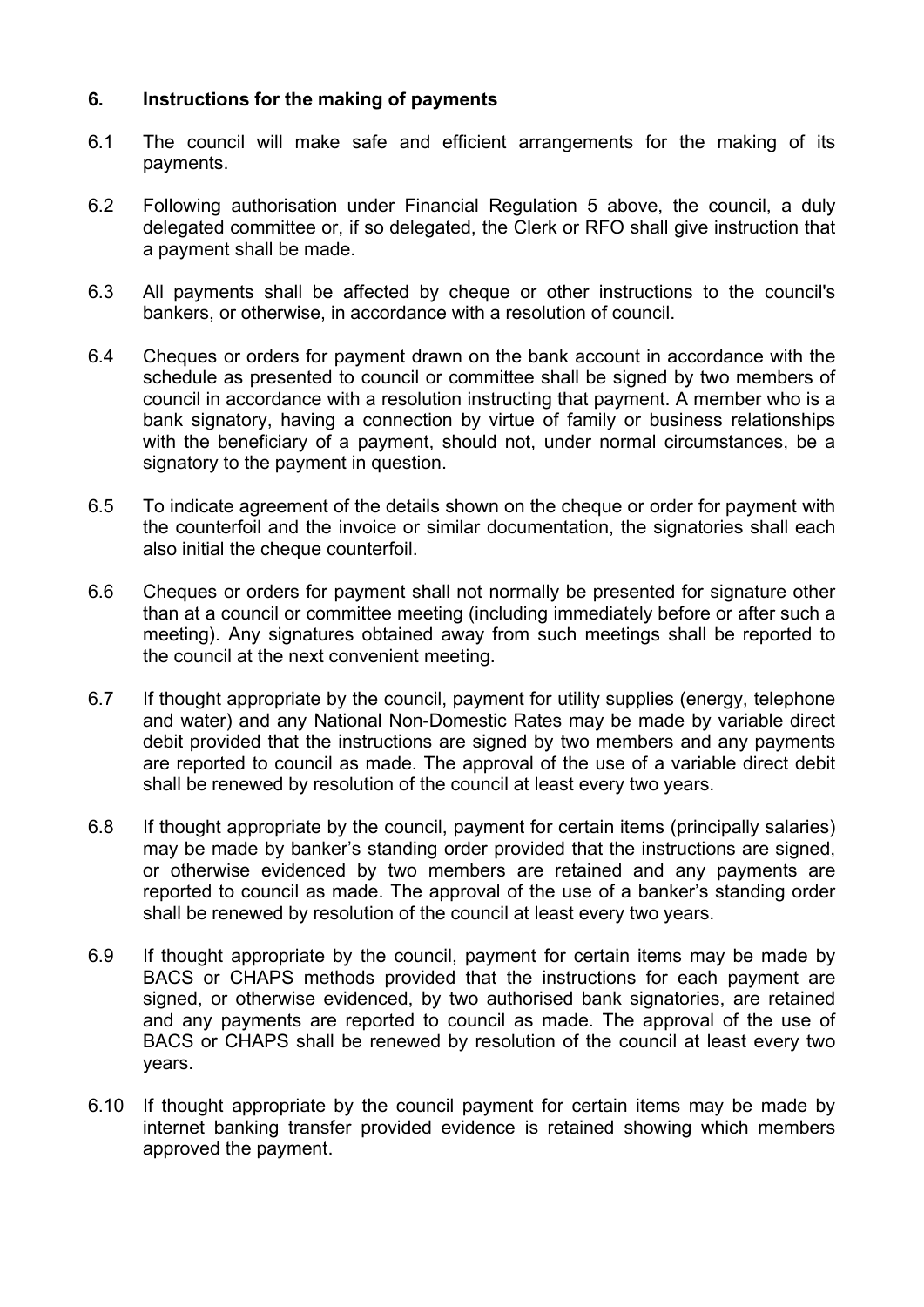- 6.11 Where a computer requires use of a personal identification number (PIN) or other password(s), for access to the council's records on that computer, a note shall be made of the PIN and Passwords and shall be handed to and retained by the Chairman of Council in a sealed dated envelope. This envelope may not be opened other than in the presence of two other councillors. After the envelope has been opened, in any circumstances, the PIN and / or passwords shall be changed as soon as practicable. The fact that the sealed envelope has been opened, in whatever circumstances, shall be reported to all members immediately and formally to the next available meeting of the council. This will not be required for a member's personal computer used only for remote authorisation of bank payments.
- 6.12 No employee or councillor shall disclose any PIN or password, relevant to the working of the council or its bank accounts, to any person not authorised in writing by the council or a duly delegated committee.
- 6.13 Regular back-up copies of the records on any computer shall be made and shall be stored securely away from the computer in question, and preferably off site.
- 6.14 The council, and any members using computers for the council's financial business, shall ensure that anti-virus, anti-spyware and firewall software with automatic updates, together with a high level of security, is used.
- 6.15 Where internet banking arrangements are made with any bank, the Clerk shall be appointed as the Service Administrator. The bank mandate approved by the council shall identify a number of councillors who will be authorised to approve transactions on those accounts. The bank mandate will state clearly the amounts of payments that can be instructed by the use of the Service Administrator alone, or by the Service Administrator with a stated number of approvals.
- 6.16 Access to any internet banking accounts will be directly to the access page (which may be saved under "favourites"), and not through a search engine or e-mail link. Remembered or saved passwords facilities must not be used on any computer used for council banking work. Breach of this Regulation will be treated as a very serious matter under these regulations.
- 6.17 Changes to account details for suppliers, which are used for internet banking may only be changed on written hard copy notification by the supplier and supported by hard copy authority for change signed by two councillors. A programme of regular checks of standing data with suppliers will be followed.
- 6.18 Any Debit Card issued for use will be specifically restricted to the Clerk and will also be restricted to a single transaction maximum value of £500 unless authorised by council or finance committee in writing before any order is placed.
- 6.19 A pre-paid debit card may be issued to employees with varying limits. These limits will be set by the council. Transactions and purchases made will be reported to the council and authority for topping-up shall be at the discretion of the council.
- 6.20 Any corporate credit card or trade card account opened by the council will be specifically restricted to use by the Clerk and shall be subject to automatic payment in full at each month-end. Personal credit or debit cards of members or staff shall not be used under any circumstances.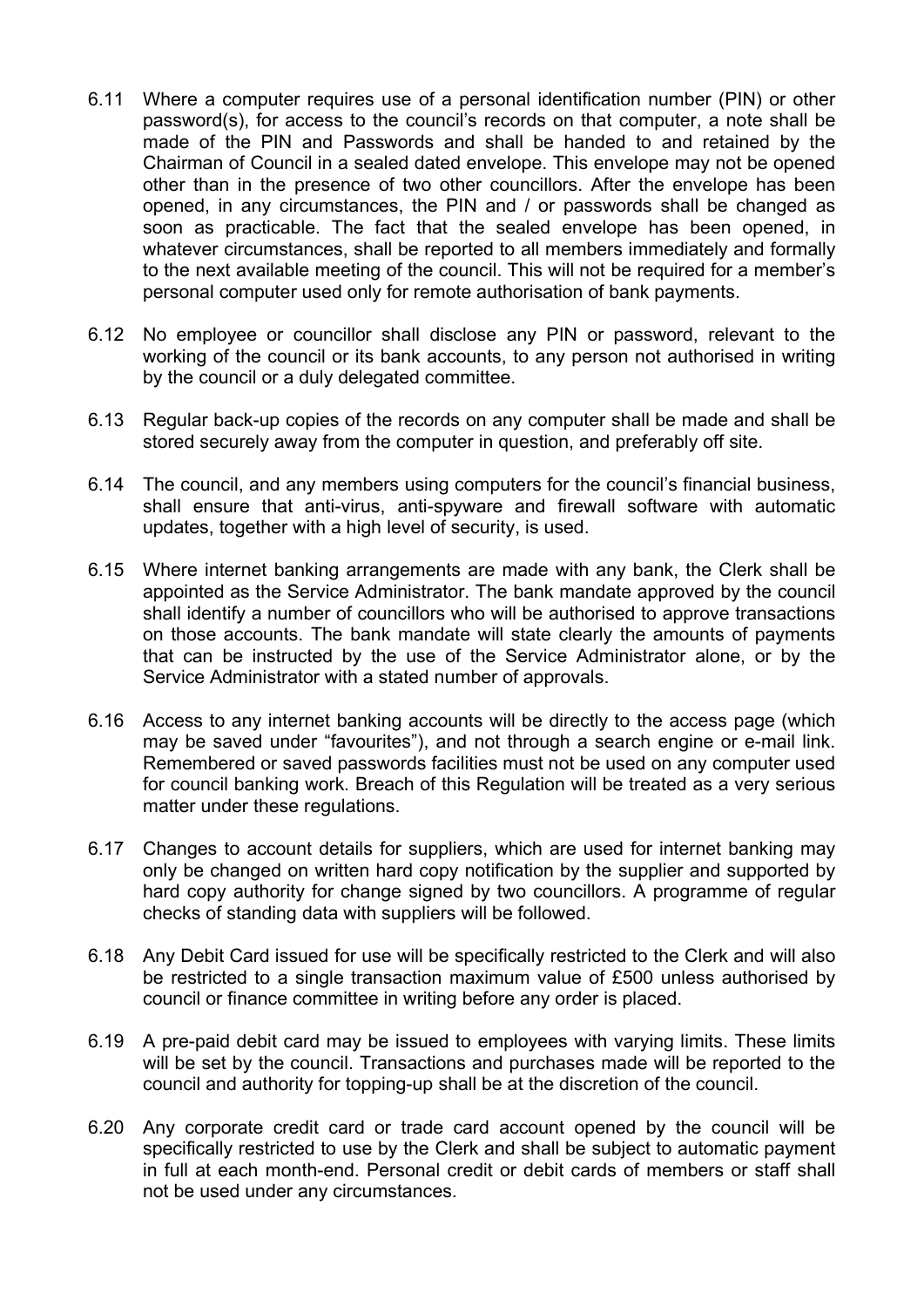6.21 The council will not maintain any form of cash float. All cash received must be banked intact. Any payments made in cash by the Clerk (for example for postage or minor stationery items) shall be refunded on a regular basis, at least quarterly.

# 7. Payment of salaries

- 7.1 As an employer, the council shall make arrangements to meet fully the statutory requirements placed on all employers by PAYE and National Insurance legislation. The payment of all salaries shall be made in accordance with payroll records and the rules of PAYE and National Insurance currently operating, and salary rates shall be as agreed by council, or duly delegated committee.
- 7.2 Payment of salaries and payment of deductions from salary such as may be required to be made for tax, national insurance and pension contributions, or similar statutory or discretionary deductions must be made in accordance with the payroll records and on the appropriate dates stipulated in employment contracts, provided that each payment is reported to the next available council meeting, as set out in these regulations above.
- 7.3 No changes shall be made to any employee's pay, emoluments, or terms and conditions of employment without the prior consent of the council.
- 7.4 Each and every payment to employees of net salary and to the appropriate creditor of the statutory and discretionary deductions shall be recorded in a separate confidential record (confidential cash book). This confidential record is not open to inspection or review (under the Freedom of Information Act 2000 or otherwise) other than:
	- (a) by any councillor who can demonstrate a need to know;
	- (b) by the internal auditor;
	- (c) by the external auditor; or
	- (d) by any person authorised under Audit Commission Act 1998, or any superseding legislation.
- 7.5 The total of such payments in each calendar month shall be reported with all other payments as made as may be required under these Financial Regulations, to ensure that only payments due for the period have actually been paid.
- 7.6 An effective system of personal performance management should be maintained for the senior officers.
- 7.7 Any termination payments shall be supported by a clear business case and reported to the council. Termination payments shall only be authorised by council.
- 7.8 Before employing interim staff, the council must consider a full business case.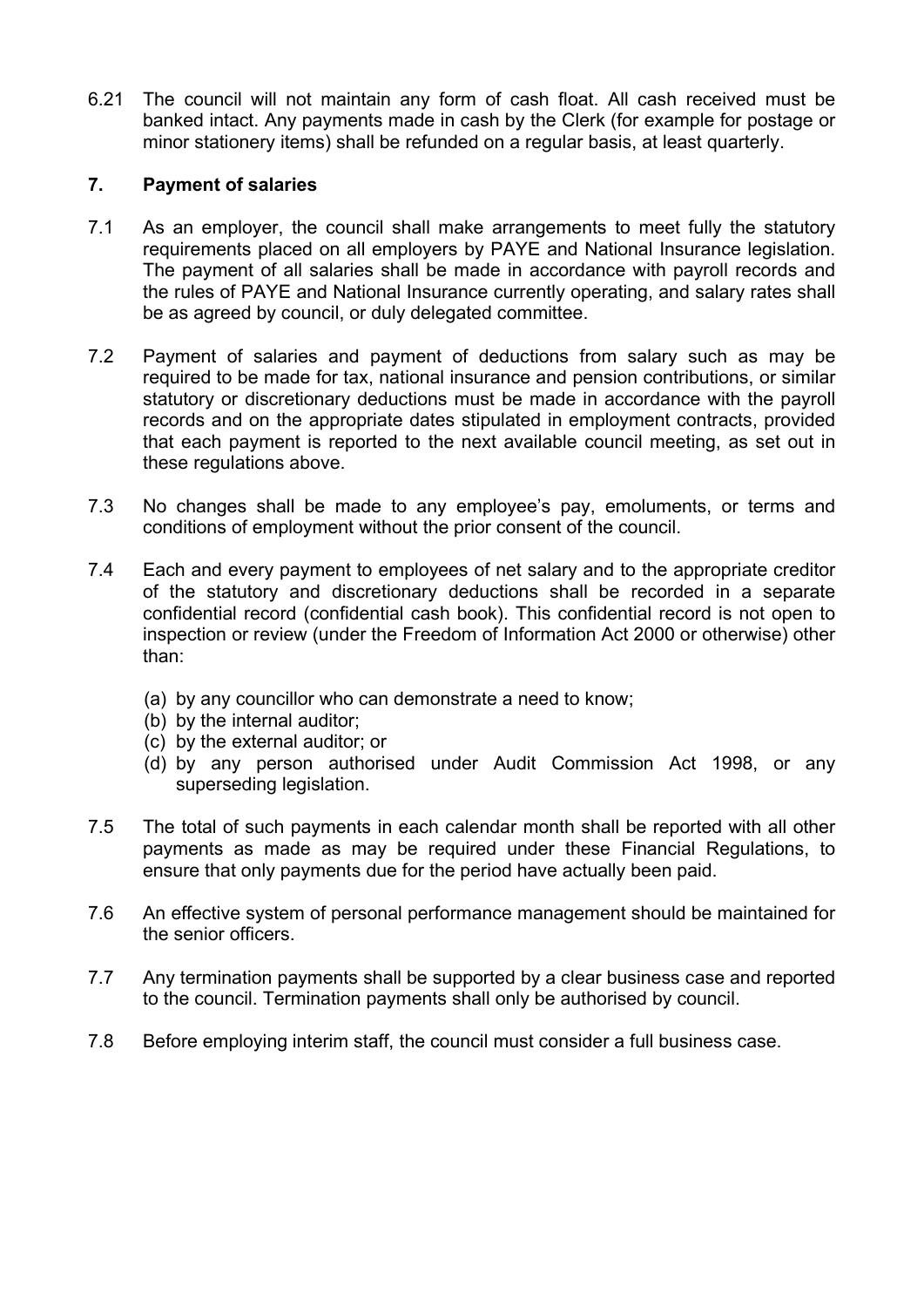## 8. Loans and investments

- 8.1 All borrowings shall be affected in the name of the council, after obtaining any necessary borrowing approval. Any application for borrowing approval shall be approved by Council as to terms and purpose. The application for borrowing approval, and subsequent arrangements for the loan shall only be approved by full council.
- 8.2 Any financial arrangement which does not require formal borrowing approval from the Secretary of State/Welsh Assembly Government (such as Hire Purchase or Leasing of tangible assets) shall be subject to approval by the full council. In each case a report in writing shall be provided to council in respect of value for money for the proposed transaction.
- 8.3 The council will arrange with the council's banks and investment providers for the sending of a copy of each statement of account to the Chairman of the council at the same time as one is issued to the Clerk or RFO.
- 8.4 All loans and investments shall be negotiated in the name of the council and shall be for a set period in accordance with council policy.
- 8.5 The council shall consider the need for an Investment Strategy and Policy which, if drawn up, shall be in accordance with relevant regulations, proper practices and guidance. Any Strategy and Policy shall be reviewed by the council at least annually.
- 8.6 All investments of money under the control of the council shall be in the name of the council.
- 8.7 All investment certificates and other documents relating thereto shall be retained in the custody of the RFO.
- 8.8 Payments in respect of short term or long-term investments, including transfers between bank accounts held in the same bank, or branch, shall be made in accordance with Regulation 5 (Authorisation of payments) and Regulation 6 (Instructions for payments).

## 9. Income

- 9.1 The collection of all sums due to the council shall be the responsibility of and under the supervision of the RFO.
- 9.2 Particulars of all charges to be made for work done, services rendered or goods supplied shall be agreed annually by the council, notified to the RFO and the RFO shall be responsible for the collection of all accounts due to the council.
- 9.3 The council will review all fees and charges at least annually, following a report of the Clerk.
- 9.4 Any sums found to be irrecoverable and any bad debts shall be reported to the council and shall be written off in the year.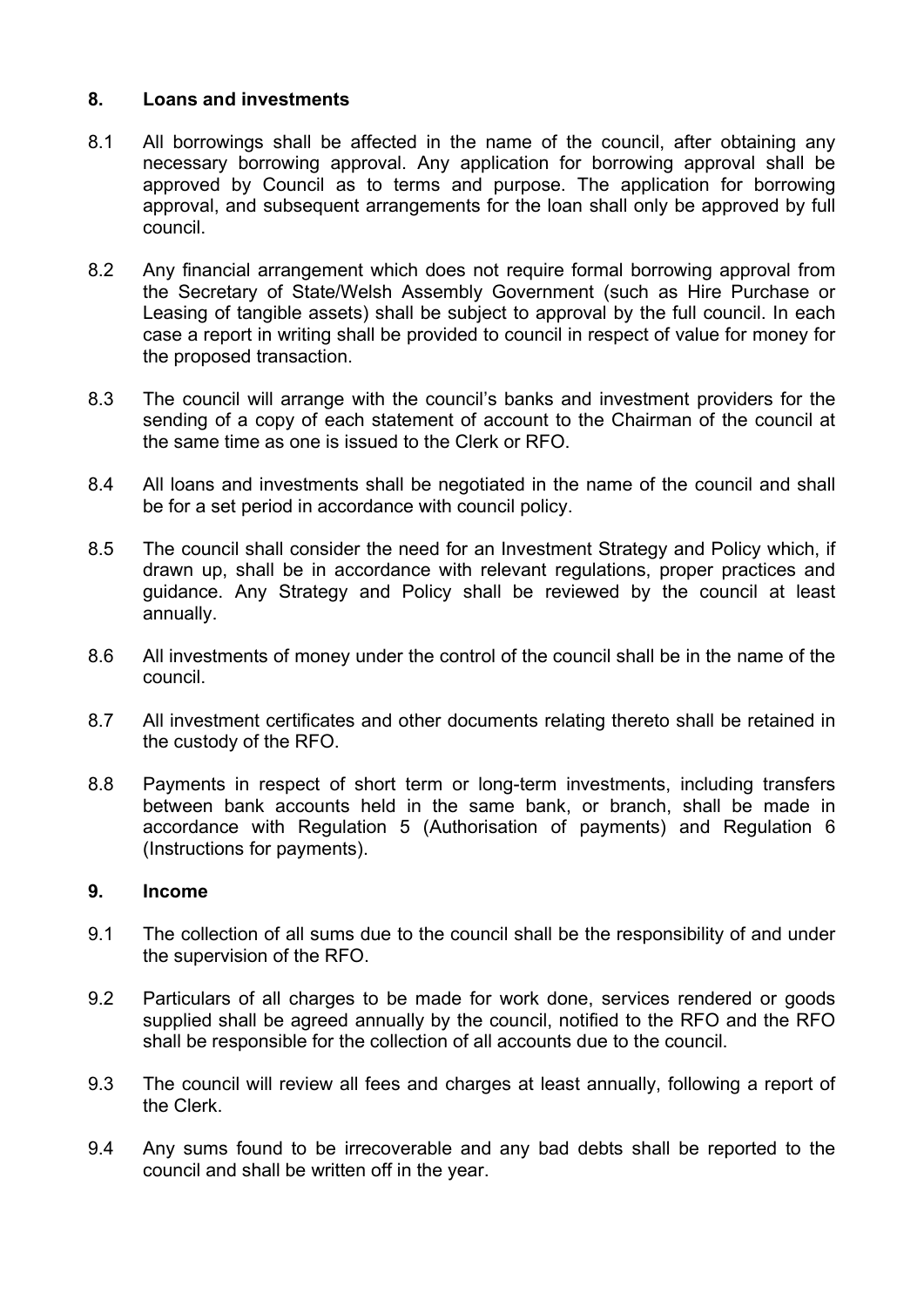- 9.5 All sums received on behalf of the council shall be banked intact as directed by the RFO. In all cases, all receipts shall be deposited with the council's bankers with such frequency as the RFO considers necessary.
- 9.6 The origin of each receipt shall be entered on the paying-in slip.
- 9.7 Personal cheques shall not be cashed out of money held on behalf of the council.
- 9.8 The RFO shall promptly complete any VAT Return that is required. Any repayment claim due in accordance with VAT Act 1994 section 33 shall be made at least annually coinciding with the financial year end.
- 9.9 Where any significant sums of cash are regularly received by the council, the RFO shall take such steps as are agreed by the council to ensure that more than one person is present when the cash is counted in the first instance, that there is a reconciliation to some form of control such as ticket issues, and that appropriate care is taken in the security and safety of individuals banking such cash.

#### 10. Orders for work, goods and services

- 10.1 An official order or letter shall be issued for all work, goods and services unless a formal contract is to be prepared or an official order would be inappropriate. Copies of orders shall be retained.
- 10.2 Order books shall be controlled by the RFO.
- 10.3 All members and officers are responsible for obtaining value for money at all times. An officer issuing an official order shall ensure as far as reasonable and practicable that the best available terms are obtained in respect of each transaction, usually by obtaining three or more quotations or estimates from appropriate suppliers, subject to any de minimis provisions in Regulation 11.1 below.
- 10.4 A member may not issue an official order or make any contract on behalf of the council.
- 10.5 The RFO shall verify the lawful nature of any proposed purchase before the issue of any order, and in the case of new or infrequent purchases or payments, the RFO shall ensure that the statutory authority shall be reported to the meeting at which the order is approved so that the minutes can record the power being used.

## 11. Contracts

- 11.1 Procedures as to contracts are laid down as follows:
	- (a) Every contract shall comply with these financial regulations, and no exceptions shall be made otherwise than in an emergency provided that this regulation need not apply to contracts which relate to items (i) to (vi) below:
		- i for the supply of gas, electricity, water, sewerage and telephone services;
		- ii for specialist services such as are provided by legal professionals acting in disputes;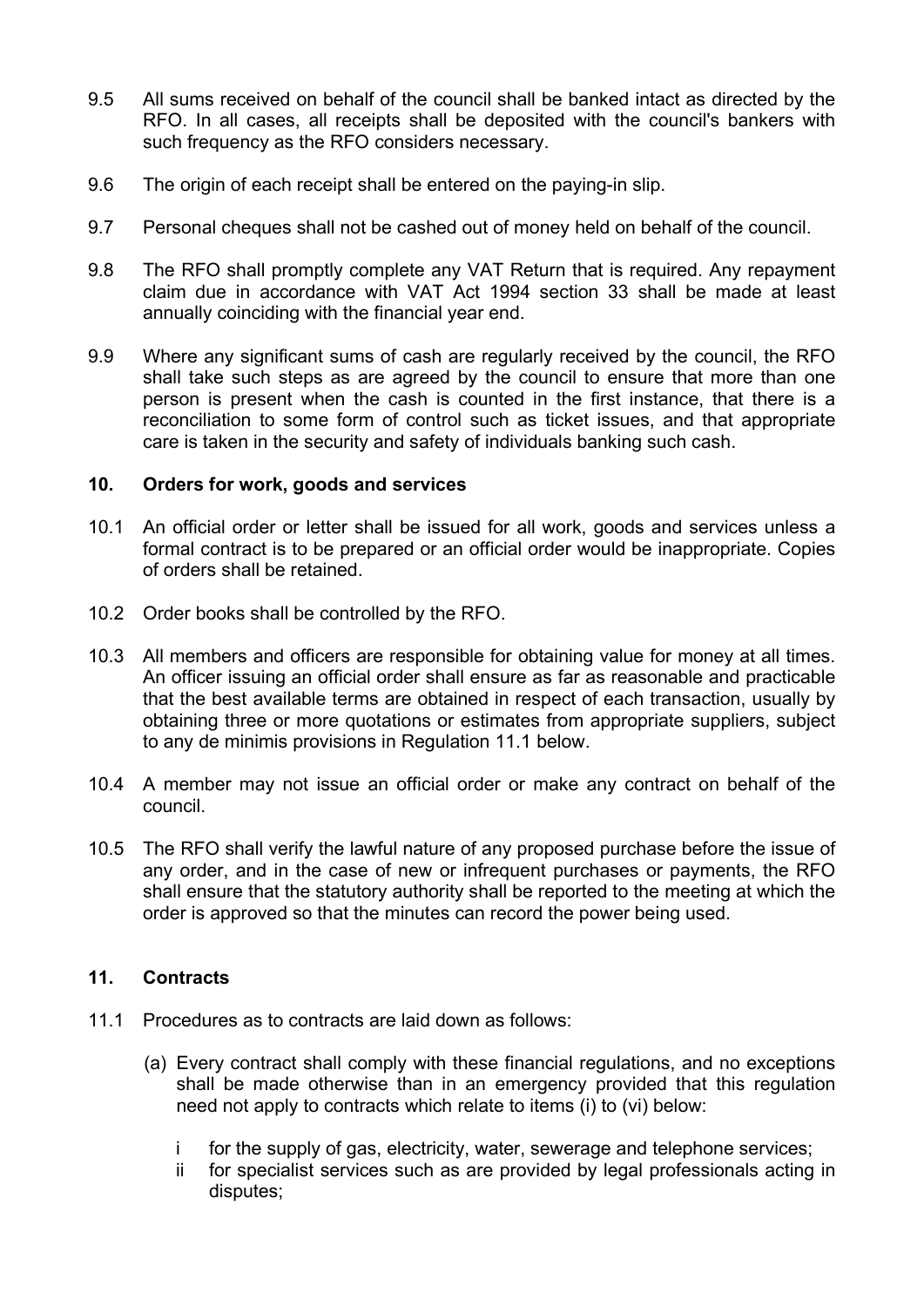- iii for work to be executed or goods or materials to be supplied which consist of repairs to or parts for existing machinery or equipment or plant;
- iv for work to be executed or goods or materials to be supplied which constitute an extension of an existing contract by the council;
- v for additional audit work of the external auditor up to an estimated value of £500 (in excess of this sum the Clerk and RFO shall act after consultation with the Chairman and Vice Chairman of council); and
- vi for goods or materials proposed to be purchased which are proprietary articles and / or are only sold at a fixed price.
- (b) Where the council intends to procure or award a public supply contract, public service contract or public works contract as defined by The Public Contracts Regulations 2015 ("the Regulations") which is valued at £25,000 or more, the council shall comply with the relevant requirements of the Regulations.
- (c) The full requirements of The Regulations, as applicable, shall be followed in respect of the tendering and award of a public supply contract, public service contract or public works contract which exceed thresholds in The Regulations set by the Public Contracts Directive 2014/24/EU (which may change from time to time)<sup>2</sup>.
- (d) When applications are made to waive financial regulations relating to contracts to enable a price to be negotiated without competition the reason shall be embodied in a recommendation to the council.
- (e) Such invitation to tender shall state the general nature of the intended contract and the Clerk shall obtain the necessary technical assistance to prepare a specification in appropriate cases. The invitation shall in addition state that tenders must be addressed to the Clerk in the ordinary course of post. Each tendering firm shall be supplied with a specifically marked envelope in which the tender is to be sealed and remain sealed until the prescribed date for opening tenders for that contract.
- (f) All sealed tenders shall be opened at the same time on the prescribed date by the Clerk in the presence of at least one member of council.
- (g) Any invitation to tender issued under this regulation shall be subject to Standing Orders dated 5<sup>th</sup> June 2018 and shall refer to the terms of the Bribery Act 2010.
- (h) When it is to enter into a contract of less than £25,000 in value for the supply of goods or materials or for the execution of works or specialist services other than such goods, materials, works or specialist services as are excepted as set out in paragraph (a) the Clerk or RFO shall obtain 3 quotations (priced descriptions of the proposed supply); where the value is below £3,000 and above £100 the Clerk or RFO shall strive to obtain 3 estimates. Otherwise, Regulation 10.3 above shall apply.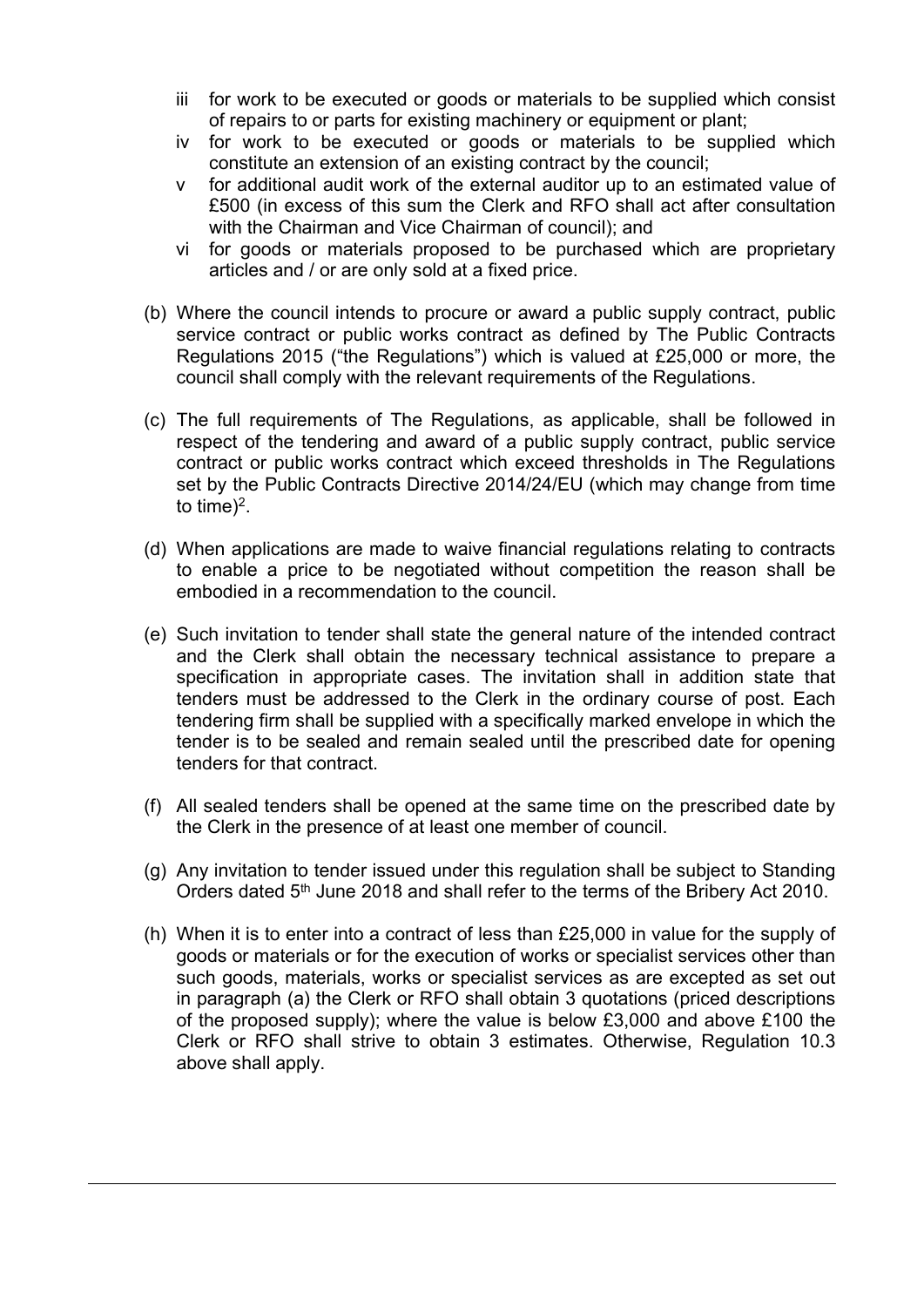- (i) The council shall not be obliged to accept the lowest or any tender, quote or estimate.
- (j) Should it occur that the council, or duly delegated committee, does not accept any tender, quote or estimate, the work is not allocated and the council requires further pricing, provided that the specification does not change, no person shall be permitted to submit a later tender, estimate or quote who was present when the original decision-making process was being undertaken.

## 12. Payments under contracts for building or other construction works

- 12.1 Payments on account of the contract sum shall be made within the time specified in the contract by the RFO upon authorised certificates of the architect or other consultants engaged to supervise the contract (subject to any percentage withholding as may be agreed in the particular contract).
- 12.2 Where contracts provide for payment by instalments the RFO shall maintain a record of all such payments. In any case where it is estimated that the total cost of work carried out under a contract, excluding agreed variations, will exceed the contract sum of 5% or more a report shall be submitted to the council.
- 12.3 Any variation to a contract or addition to or omission from a contract must be approved by the council and Clerk to the contractor in writing, the council being informed where the final cost is likely to exceed the financial provision.

# 13. Stores and equipment (Not applicable to WMPC)

- 13.1 The officer in charge of each section shall be responsible for the care and custody of stores and equipment in that section.
- 13.2 Delivery notes shall be obtained in respect of all goods received into store or otherwise delivered and goods must be checked as to order and quality at the time delivery is made.
- 13.3 Stocks shall be kept at the minimum levels consistent with operational requirements.
- 13.4 The RFO shall be responsible for periodic checks of stocks and stores at least annually.

## 14. Assets, properties and estates

14.1 The Clerk shall make appropriate arrangements for the custody of all title deeds and Land Registry Certificates of properties held by the council. The RFO shall ensure a record is maintained of all properties held by the council, recording the location, extent, plan, reference, purchase details, nature of the interest, tenancies granted, rents payable and purpose for which held in accordance with Accounts and Audit Regulations.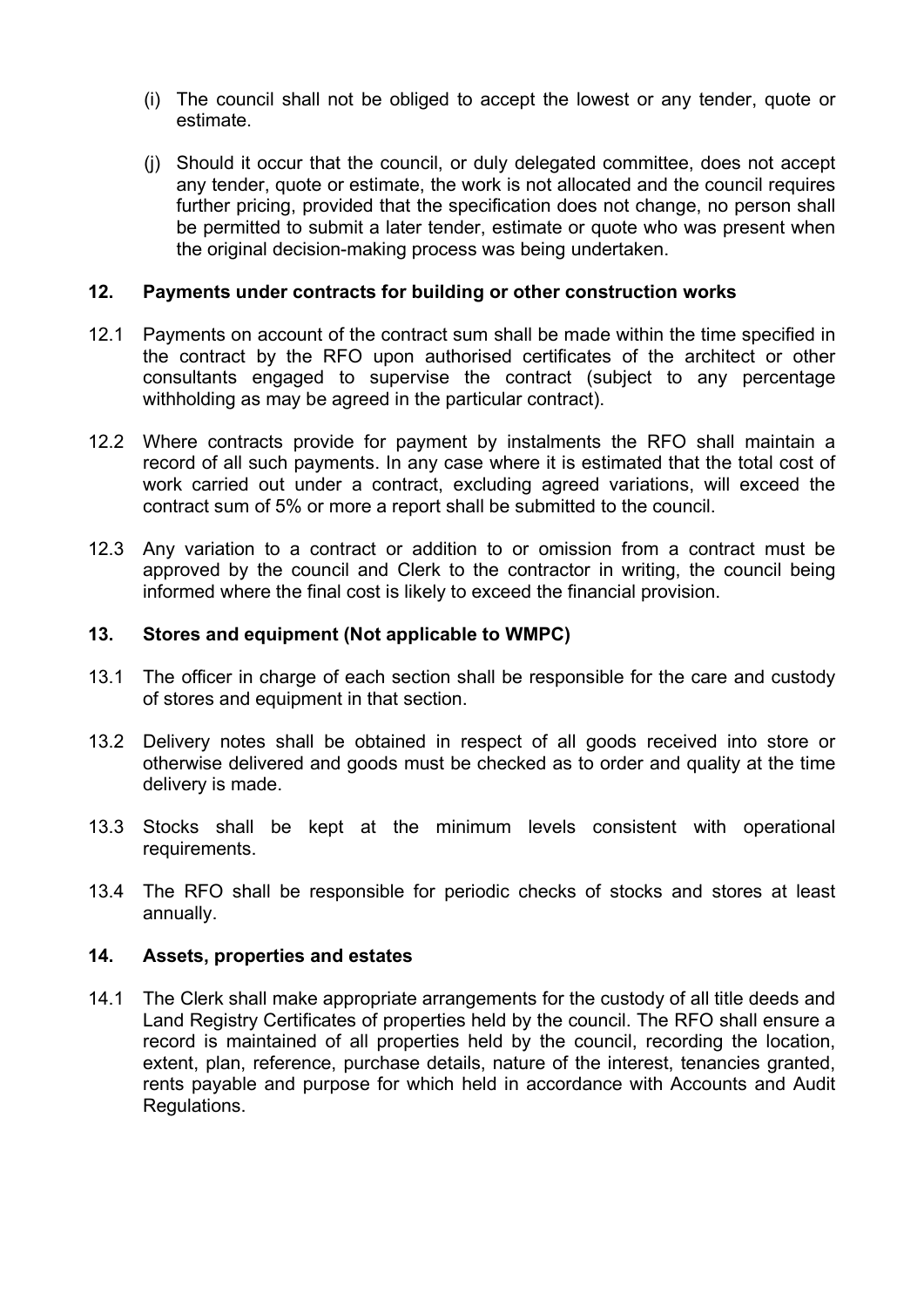- 14.2 No tangible moveable property shall be purchased or otherwise acquired, sold, leased or otherwise disposed of, without the authority of the council, together with any other consents required by law, save where the estimated value of any one item of tangible movable property does not exceed £250.
- 14.3 No real property (interests in land) shall be sold, leased or otherwise disposed of without the authority of the council, together with any other consents required by law. In each case a report in writing shall be provided to council in respect of valuation and surveyed condition of the property (including matters such as planning permissions and covenants) together with a proper business case (including an adequate level of consultation with the electorate).
- 14.4 No real property (interests in land) shall be purchased or acquired without the authority of the full council. In each case a report in writing shall be provided to council in respect of valuation and surveyed condition of the property (including matters such as planning permissions and covenants) together with a proper business case (including an adequate level of consultation with the electorate).
- 14.5 Subject only to the limit set in Regulation 14.2 above, no tangible moveable property shall be purchased or acquired without the authority of the full council. In each case a report in writing shall be provided to council with a full business case.
- 14.6 The RFO shall ensure that an appropriate and accurate Register of Assets and Investments is kept up to date. The continued existence of tangible assets shown in the Register shall be verified at least annually, possibly in conjunction with a health and safety inspection of assets.

# 15. Insurance

- 15.1 Following the annual risk assessment (per Regulation 17), the RFO shall effect all insurances and negotiate all claims on the council's insurers.
- 15.2 The RFO shall keep a record of all insurances effected by the council and the property and risks covered thereby and annually review it.
- 15.3 The RFO shall be notified of any loss liability or damage or of any event likely to lead to a claim, and shall report these to council at the next available meeting.
- 15.4 All appropriate members and employees of the council shall be included in a suitable form of security or fidelity guarantee insurance which shall cover the maximum risk exposure as determined annually by the council, or duly delegated committee.

## 16. Charities

16.1 Where the council is sole managing trustee of a charitable body the Clerk and RFO shall ensure that separate accounts are kept of the funds held on charitable trusts and separate financial reports made in such form as shall be appropriate, in accordance with Charity Law and legislation, or as determined by the Charity Commission. The Clerk and RFO shall arrange for any audit or independent examination as may be required by Charity Law or any Governing Document.